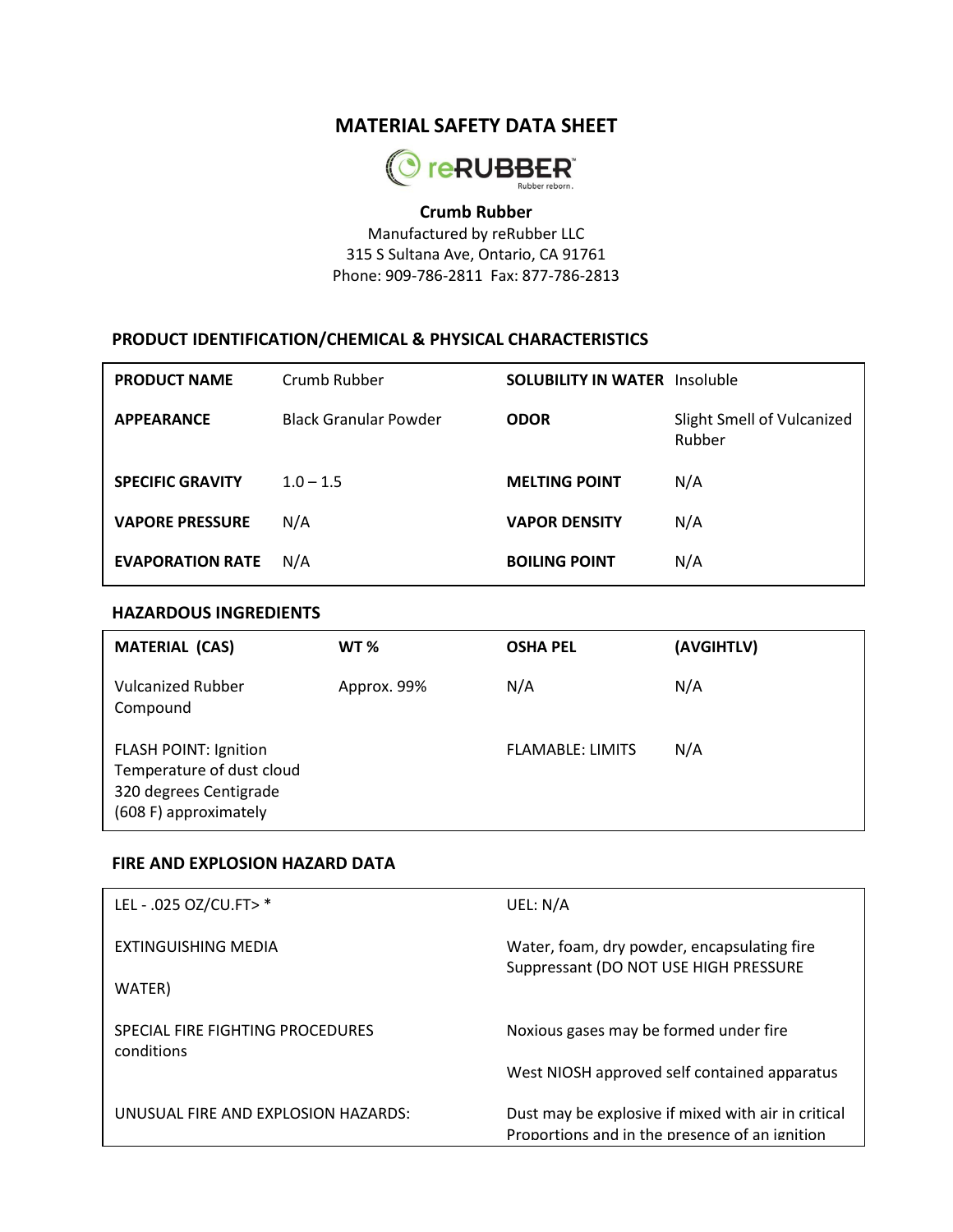### **HAZARDOUS INGREDIENTS – HEALTH HAZARD DATA**

| <b>STABLE: Yes</b>                                                   | <b>CONDITIONS TO AVOID: Conditions that will</b><br>cause burning.                                                                              |
|----------------------------------------------------------------------|-------------------------------------------------------------------------------------------------------------------------------------------------|
| INCOMPATABILITY: (Materials to avoid)                                | Avoid strong oxidizing agents                                                                                                                   |
| <b>HAZARDOUS DECOMPOSITION OF</b><br><b>BYPRODUCTS</b>               | Thermal decomposition may produce carbon<br>monoxide, carbon dioxide, zinc oxide fumes/dust,<br>sulfur dioxide, liquid and gaseous hydrocarbons |
| <b>HAZARDOUS POLYMERIZATION: Will not occur</b>                      | CONDITIONS TO AVOID: Do not store hot<br>materials in hoppers due to possibility of<br>spontaneous combustion                                   |
| <b>ROUTES OF ENTRY:</b>                                              | Inhalation                                                                                                                                      |
| HEALTH HAZARD (Acute and Chronic)                                    | Product can contain fine fiber that may cause<br>itching. Otherwise not known. Material is<br>generally thought to be nuisance dust.            |
| <b>CARCINOGICITY</b>                                                 | Rubber is not listed as a carcinogen.                                                                                                           |
| SIGNS AND SYMPTOMS OF EXPOSURE                                       | Itching of skin, irritation of mucous membranes,<br>sneezing and coughing, irritation of eyes.                                                  |
| <b>MEDICAL CONDITIONS GENERALLY AGGRIVATED</b><br><b>BY EXPOSURE</b> | Not known; could potentially aggravate allergies<br>due to dust exposure/inhalation                                                             |
| <b>EMEGERNCY AND FIRST AID PROCEDURES</b>                            | Normal washing of skin with soap and water.<br>Ordinary means of personal hygiene are<br>adequate                                               |

## **PRECAUTIONS FOR SAFE HANDLING AND USE**

| STEPS TO BE TAKEN IN CASE MATERIAL IS<br>RELEASED OR SPILLED | Sweep or vacuum for disposal                                                                                                                 |
|--------------------------------------------------------------|----------------------------------------------------------------------------------------------------------------------------------------------|
| WASTE DISPOSAL METHOD                                        | Product not defined as hazardous waste. Dispose<br>In accordance with federal, state, and local<br>Regulations                               |
| PRECAUTIONS IN HANDLING AND STORAGE                          | Do not store near flame or ignitions sources. Do<br>not store hot material I n tubs or containers<br>where spontaneous ignition could occur. |
| OTHER PRECAUTIONS                                            | If material burns, an oily residue will result.<br>Residue must be disposed in accordance with<br>federal, state, and local regulations      |
| <b>RESPIRATORY PROTECTION (Specify Type)</b>                 | Dust & mist respirator noted for up to 10mg/m3.                                                                                              |